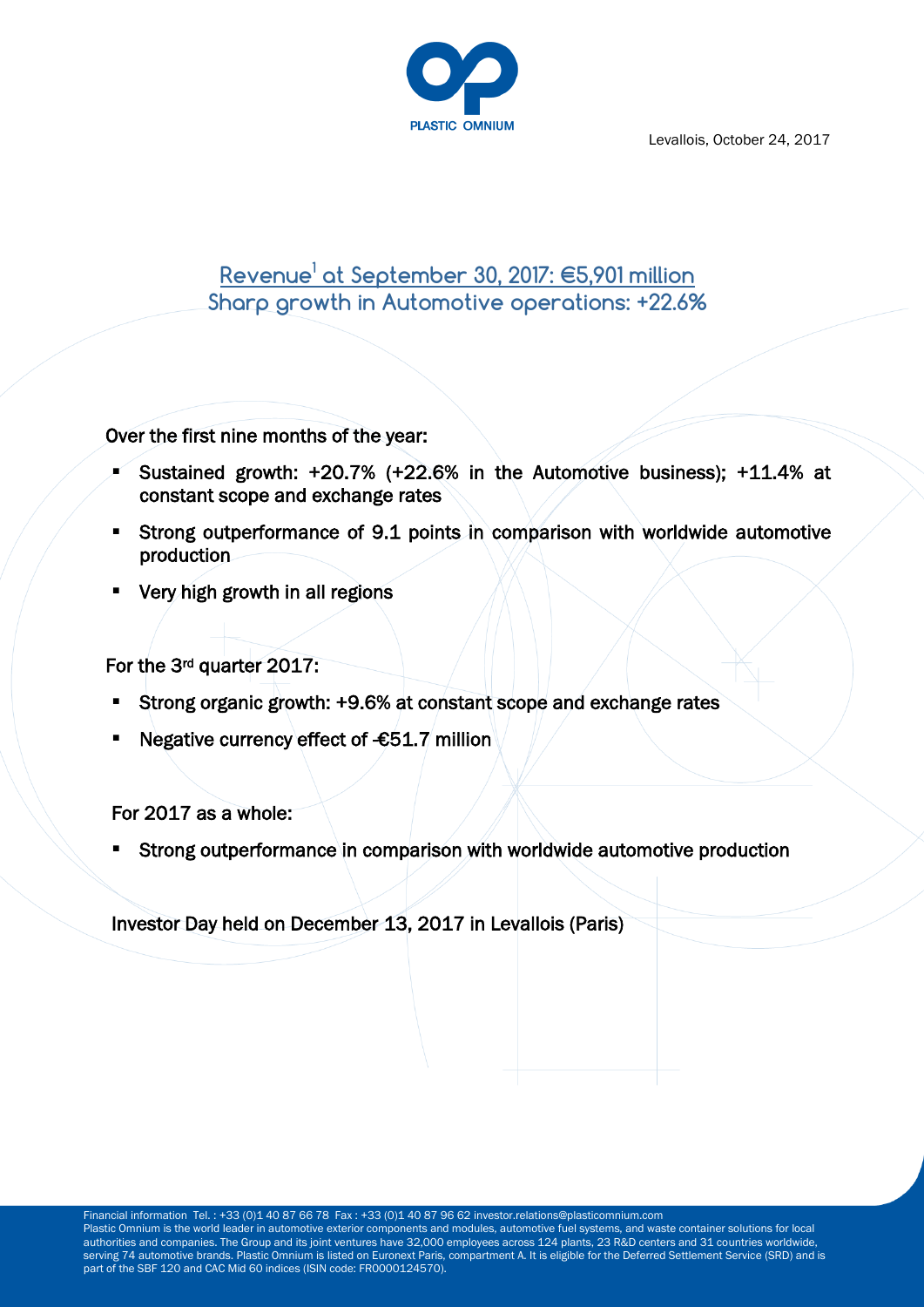| In €M, by segment                 | 9 months |       |          | Change at                                            |
|-----------------------------------|----------|-------|----------|------------------------------------------------------|
|                                   | 2016     | 2017  | Change   | constant scope<br>and exchange<br>rates <sup>3</sup> |
| Automotive                        | 4,613    | 5,656 | 22.6%    | $+11.8%$                                             |
| Environment                       | 277      | 246   | $-11.3%$ | $+4.1%$                                              |
| Economic revenue <sup>1</sup>     | 4,889    | 5,901 | $+20.7%$ | $+11.4%$                                             |
| Joint ventures                    | 776      | 913   | 17.6%    | $+18.1%$                                             |
| Consolidated revenue <sup>2</sup> | 4,114    | 4,989 | 21.3%    | $+10.1%$                                             |

Over the first nine months of the year 2017, economic revenue<sup>1</sup> of Plastic Omnium totaled  $€5,901.4$ million, an increase of 20.7% in reported data, in comparison with the first 9 months of the year 2016. Growth was 11.4% at constant scope and exchange rates (-€24.3 million due to currency effects and +€654.3 million due to scope3).

Consolidated revenue<sup>2</sup>, excluding joint ventures, amounts to  $\epsilon$ 4,988.7 million. It rose by 21.3% based on published figures compared to the first 9 months of 2016 and by 10.1% at constant scope and exchange rates.

This sharp increase is attributable to:

- organic growth of 11.8%, i.e. €537 million, in the automotive division, which outperformed worldwide automotive production by 9.1 points;
- the exterior systems acquired on July 31, 2016 (with a scope effect of +€558 million for the first 7 months of 2017).

Over the first 9 months of the year  $2017$ , Automotive revenue<sup>1</sup> for Plastic Omnium was €5,656.0 million. It grew by 22.6%, and 11.8%, at constant scope and exchange rates3, in a context of worldwide automotive production that was up by 2.7% (source: IHS October 2017), thus representing market outperformance of 9.1 points. This shows the solidity of the order book, with the confirmation of gains in market shares, the ramp-up of new capacities (Mexico, England), and the success of the portfolio of innovative products.

On September 20, Plastic Omnium announced its plan to sell its Environment division.

Following the disposal of non-core activities in mid-2016, the Environment division's activity is now fully focused on products and services aimed at optimizing waste management for local authorities and industry. Business activity rose by 4.1% at constant scope and exchange rates.

In the 3<sup>rd</sup> quarter of 2017, economic revenue<sup>1</sup> of Plastic Omnium totaled €1,839.2 million, an increase of 7.6%, in reported data, compared to the 3rd quarter of 2016, and by 9.6%, at constant scope and exchange rates. In the 3<sup>rd</sup> quarter, exchange rates had a negative impact of  $\epsilon$ 51.7 million on growth, mainly due to the fall in the value of the dollar over the period.

Consolidated revenue<sup>2</sup> in the 3<sup>rd</sup> quarter of 2017 came to  $\epsilon$ 1,533.8 million, an increase of 5.5% compared to the  $3^{rd}$  quarter of 2016 (+7.8% at constant scope and exchange rates).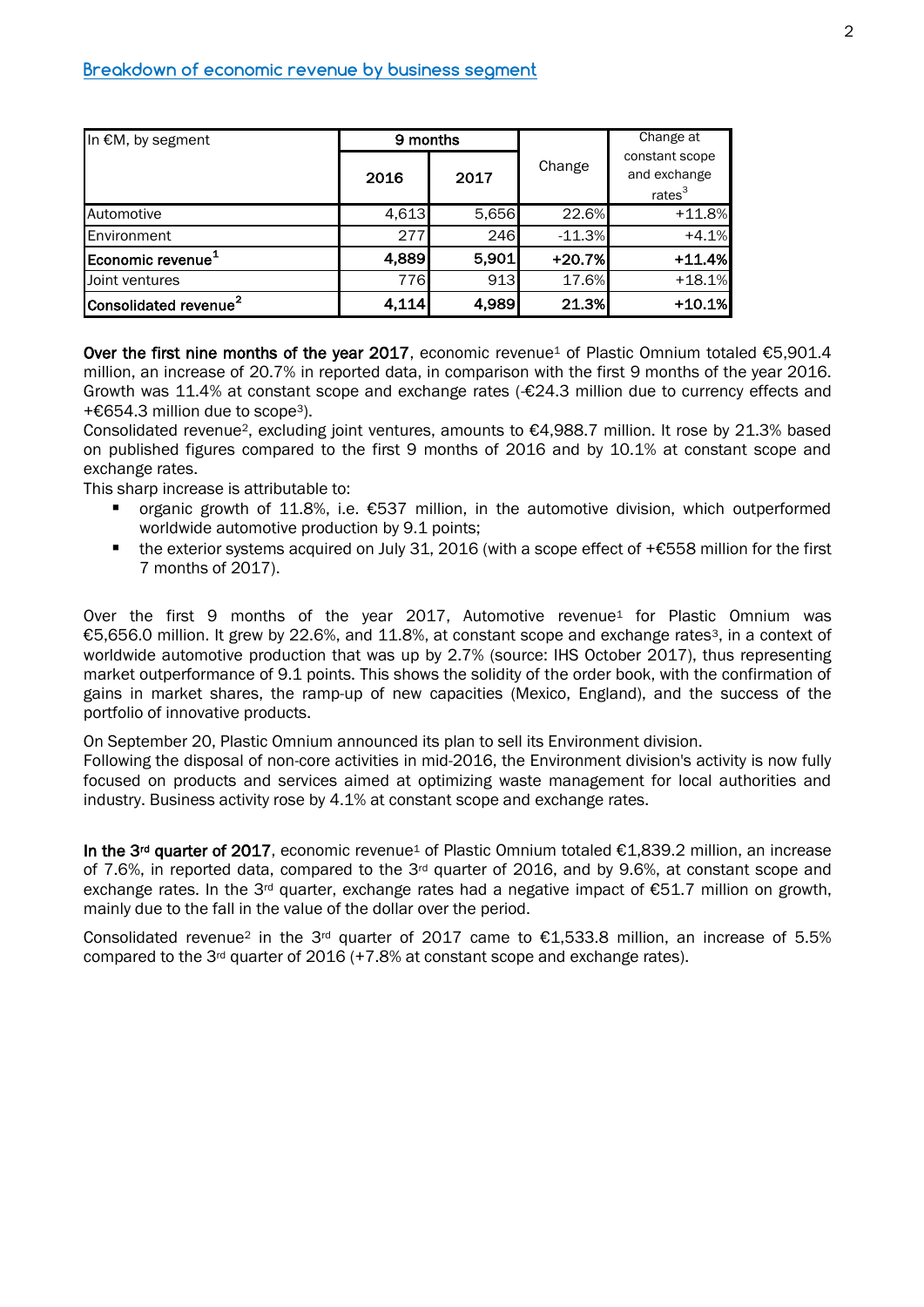|                                                                      | 9 months |       |          |                                                                |                                                                           |
|----------------------------------------------------------------------|----------|-------|----------|----------------------------------------------------------------|---------------------------------------------------------------------------|
| In €M and as a % of revenue, by region<br>Automotive and Environment | 2016     | 2017  | Change   | Change at constant<br>scope and exchange<br>rates <sup>3</sup> | Automotive change at<br>constant scope and<br>exchange rates <sup>3</sup> |
| Europe                                                               | 2,648    | 3,198 | $+20.8%$ | $+4.4%$                                                        | $+4.4%$                                                                   |
|                                                                      | 54%      | 54%   |          |                                                                |                                                                           |
| North America                                                        | 1,300    | 1,539 | $+18.4%$ | $+18.4%$                                                       | $+18.2%$                                                                  |
|                                                                      | 27%      | 26%   |          |                                                                |                                                                           |
| South America                                                        | 131      | 205   | $+57.3%$ | $+32.1%$                                                       | $+36.1%$                                                                  |
|                                                                      | 3%       | 4%    |          |                                                                |                                                                           |
| Asia, including China                                                | 811      | 959   | $+18.3%$ | $+19.1%$                                                       | $+19.3%$                                                                  |
|                                                                      | 17%      | 16%   |          |                                                                |                                                                           |
| Economic revenue <sup>1</sup>                                        | 4,889    | 5,901 | $+20.7%$ | $+11.4%$                                                       | $+11.8%$                                                                  |
|                                                                      | 100%     | 100%  |          |                                                                |                                                                           |
| Joint ventures                                                       | 776      | 913   | $+17.6%$ | $+18.1%$                                                       | $+18.1%$                                                                  |
| Consolidated revenue <sup>2</sup>                                    | 4,114    | 4.989 | $+21.3%$ | $+10.1%$                                                       | $+10.5%$                                                                  |

## **Growth of Automotive activity across all regions**

Activity in Europe, which accounts for 53% of total automotive revenue<sup>1</sup>, increased by 24.3%. It benefited from the acquisition of external systems, a mainly European business. At constant scope and exchange rates, the activity posted an increase of 4.4% compared to a 2.4% rise in automotive production.

Business in North America grew by 18.2% at constant scope and exchange rates over the first 9 months of the year, outperforming automotive production by 22.6 points. The business benefited from the new capacities that have come on stream over the past 2 years (2 plants commissioned in the United States in 2015, followed by 3 plants in Mexico in 2016 and 2017), and the expected ramp-up of SCR systems to reduce diesel vehicle emissions in the United States.

Business in Asia, including China, increased by 19.3%, at constant scope and exchange rates. In China, which represents revenue<sup>1</sup> of €509 million, or 9% of total revenue, the increase in business at constant exchange rates, came to 24.4% over the first nine months of the year, for a 3.4% increase in automotive production. The Group benefited from market share gains and the high investments made over the last 3 years to develop the industrial footprint.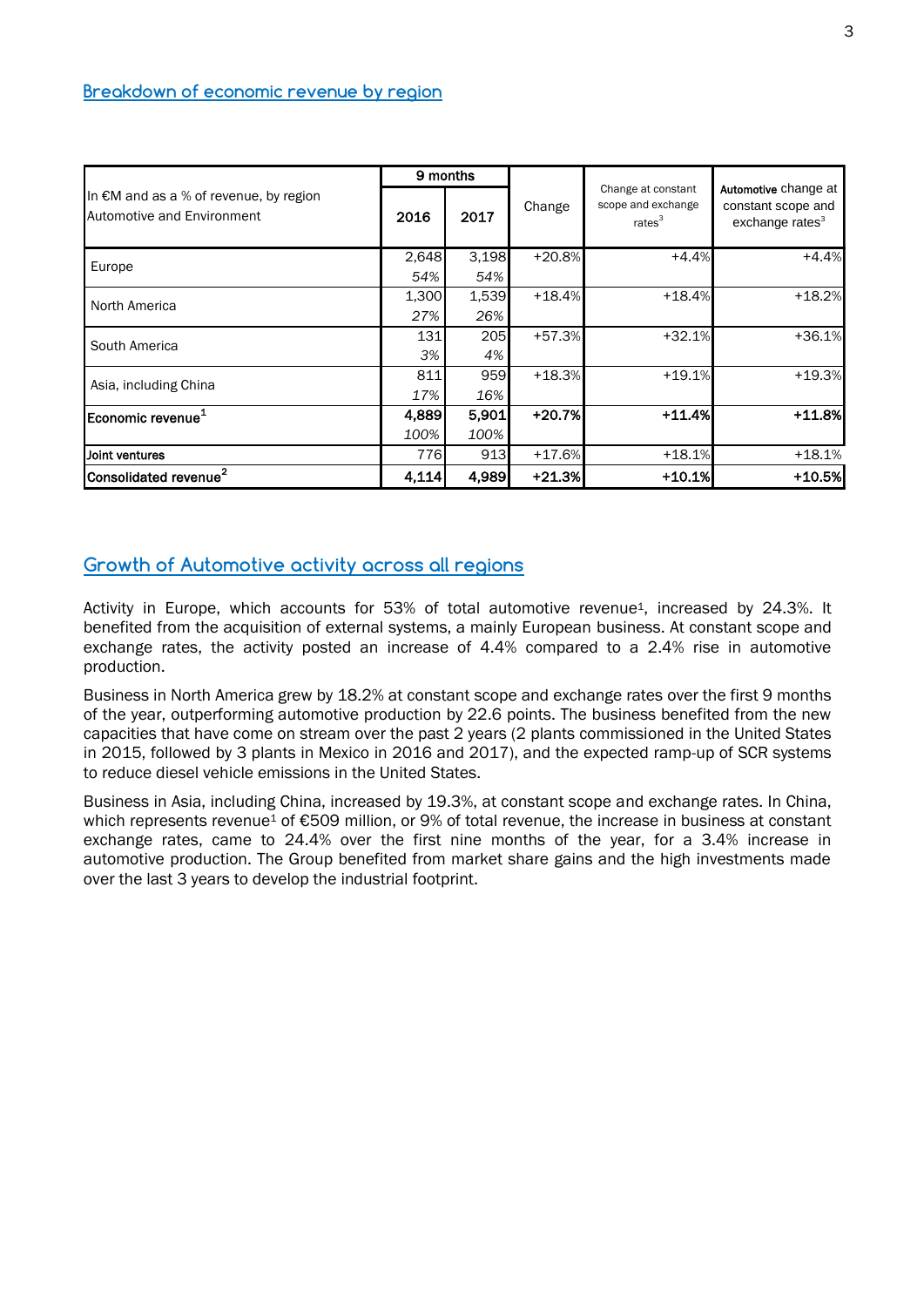#### **Performance evaluation over the period**

## **Turnaround of the external systems business acquired**

The external systems business acquired in July 2016 for a final amount of €402 million has now been completed. Its industrial rationalization is continuing at a sustained pace, with the recording of the first significant impacts on its operational profitability.

## **Innovation as a growth and performance lever**

SCR systems for reducing diesel vehicle emissions recorded further growth worldwide with an increase of 46% over the first 9 months of the year to reach revenue of €293 million. At present, 19 programs are under production and 16 are under development for 13 carmakers.

The range of tailgate and spoiler products has been enhanced. Today, 53 programs are under production while 33 are under development.

Production of the first pressurized tanks for plug-in hybrid vehicles started in December 2016. Four programs are also in the development phase. The Group has thus taken position to cater for the strong growth of hybrid electric vehicles.

 **A sustained investment program to develop and optimize its growth-tapping industrial facilities** 

Committed to a major investment program of  $E2.5$  billion over the 2017-2021 period, the Group continued its investments in the 3rd quarter to further strengthen and optimize its industrial facilities through:

- four new plants to be launched in 2018: one in China, one in India, and two in the United States, including the Greer plant (in South Carolina) – the pilot plant for the deployment of the 4.0 industry of the future within the Group;
- three plants to be launched in 2019: one in India, one in Morocco and one in Slovakia;
- an advanced research center focused on new energies (hybrid, hydrogen, fuel cell) in Brussels, Belgium, that will open in early 2019, with 200 engineers, thus bringing together on a single site the Group's fundamental research in this field.
	- **Strengthening of the Group's majority control**

On July 20, 2017, the Board of Directors decided to cancel 1.5 million treasury shares as of August 14, 2017. After this cancellation, the percentage of control of Burelle SA rose from 57.01% to 57.57%.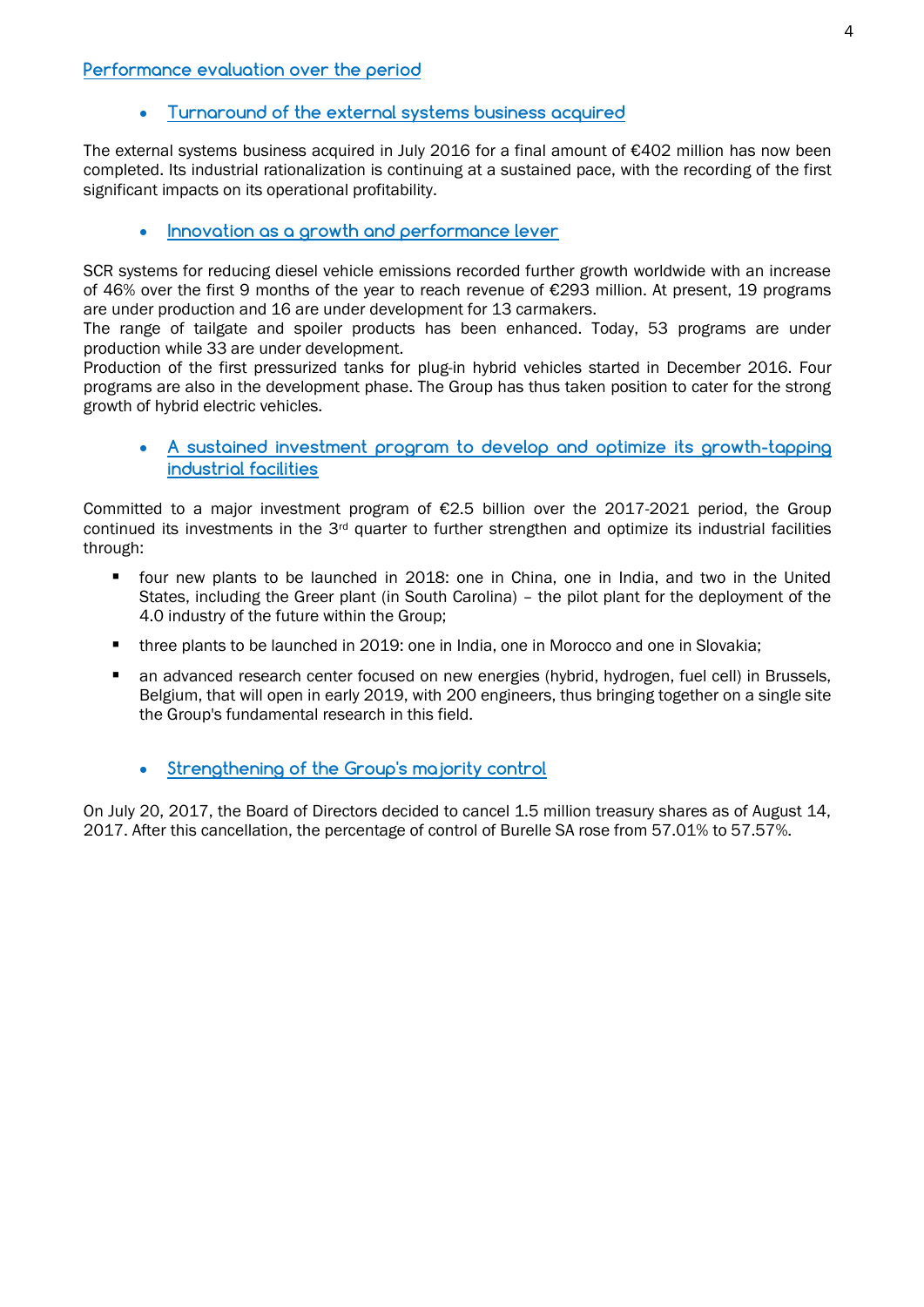# **2017 outlook**

For the whole of 2017, the Plastic Omnium Group will largely outperform worldwide automotive production (expected to grow around 2%), and will record a significant increase in revenue. The 2017 financial results will show a strong increase and the Group's balance sheet will be further strengthened, reflecting the continuous improvement of industrial performance combined with the impacts of the rationalization of the acquired business.

On December 13, 2017, Plastic Omnium will hold an Investor Day dedicated to the Group's strategic plan for the 2017-2021 period, and its innovation strategy for a cleaner, safer and smarter vehicle of the future.

# **Calendar**

| December 13, 2017 | Investor Day - 10am       |
|-------------------|---------------------------|
| February 15, 2018 | 2017 annual results - 9am |

These two meetings will be held at the Group's administrative headquarters: 1 allée Pierre Burelle – Levallois-Perret (Paris – France)

#### **Glossary**

- 1. Economic revenue corresponds to consolidated revenue, plus revenue from the Group's joint ventures, consolidated at their percentage of ownership. This metric reflects the operating and managerial realities of the Group.
- 2. The consolidated revenue, in implementation of IFRS Standards 10-11-12, does not include the share of joint ventures, which are consolidated by using the equity method.
- 3. For 2017, the scope effects exclude Faurecia's Exterior Systems activity and the Chinese Changchun plant. In 2016, the following restatements were recorded: the disposals of Signature Limited and Emballagen in the Environment division, and the disposal of the trucks operations in the Automotive division.
- 4. The revenue per region breaks down as follows: Europe (including Africa), North America, South America and Asia.